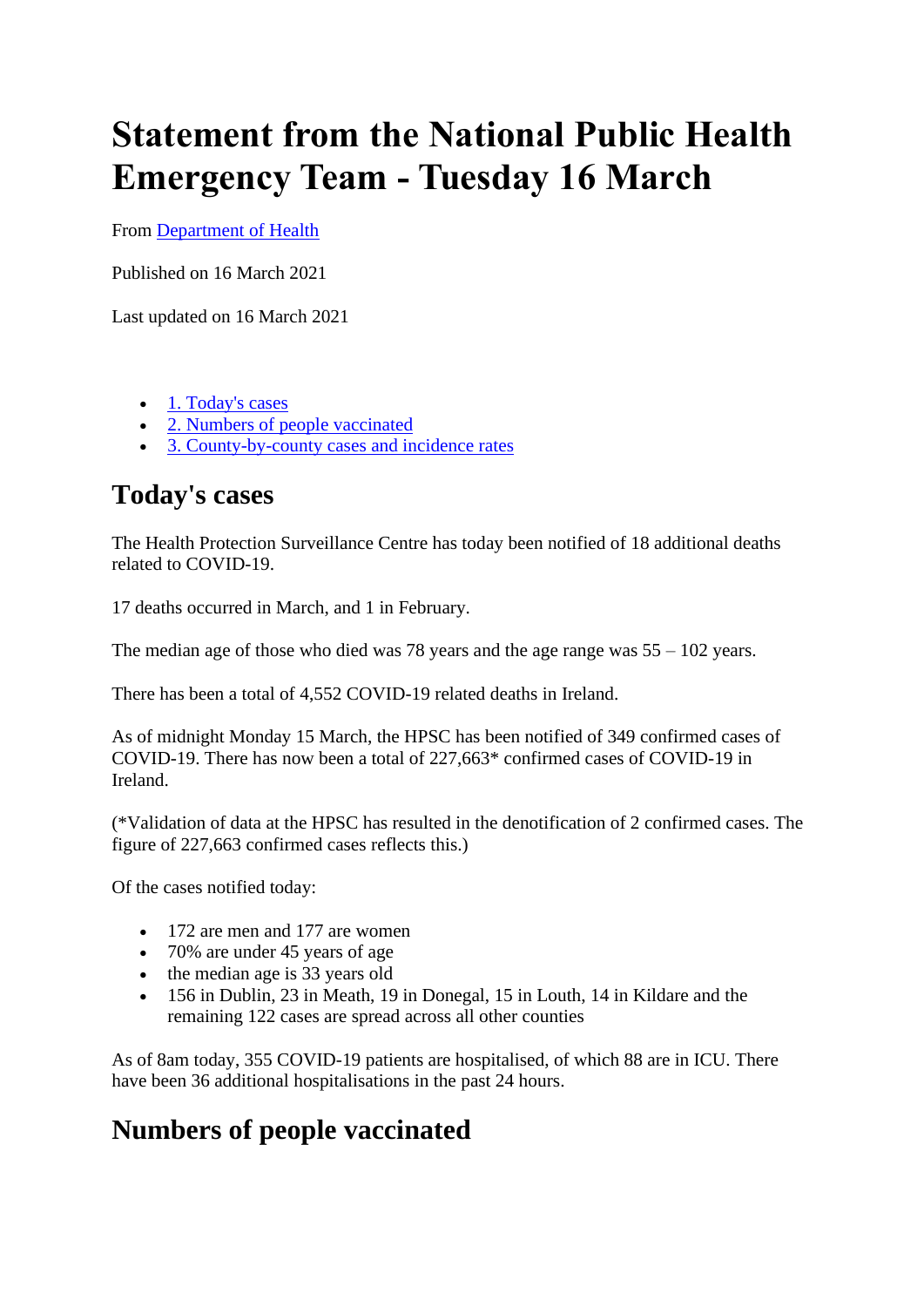As of last Saturday (13 March), there have been 615,934 doses of COVID-19 vaccine administered in Ireland:

- 451,589 people have received their first dose
- 164,345 people have received their second dose

The [COVID-19 data hub](https://www.gov.ie/en/service/0039bc-view-the-covid-19-coronavirus-dashboard-showing-the-latest-stats-and/) provides up-to-date information on the key indicators of COVID-19 in the community including daily data on Ireland's COVID-19 Vaccination Programme.

## **County-by-county cases and incidence rates**

- the 7-day incidence rate is 78.1
- the 5-day moving average is 499

| <b>County</b>  | Today's cases (to<br>midnight $15/3/21$ ) | 5 day<br>moving<br>average | 14-day incidence rate<br>per 100,000 population | New cases<br>during last 14<br>days |
|----------------|-------------------------------------------|----------------------------|-------------------------------------------------|-------------------------------------|
| <b>Ireland</b> | 349                                       | 499                        | 148.1                                           | 7,052                               |
| Offaly         | $<$ 5                                     | 21                         | 347.6                                           | 271                                 |
| Longford       | $<$ 5                                     | 5                          | 345                                             | 141                                 |
| Kildare        | 14                                        | 45                         | 227                                             | 505                                 |
| Dublin         | 156                                       | 202                        | 223.3                                           | 3,008                               |
| Meath          | 23                                        | 31                         | 215.3                                           | 420                                 |
| Louth          | 15                                        | 13                         | 155.2                                           | 200                                 |
| Donegal        | 19                                        | 21                         | 152                                             | 242                                 |
| Westmeath      | 11                                        | 11                         | 147.6                                           | 131                                 |
| Limerick       | 5                                         | 13                         | 133.4                                           | 260                                 |
| Carlow         | $\leq$ 5                                  | $\tau$                     | 130                                             | 74                                  |
| Tipperary      | $\tau$                                    | 15                         | 117.2                                           | 187                                 |
| Galway         | 14                                        | 27                         | 113.2                                           | 292                                 |
| Roscommon <5   |                                           | 7                          | 105.4                                           | 68                                  |
| Waterford      | 8                                         | 9                          | 103.3                                           | 120                                 |
| Mayo           | $<$ 5                                     | $\overline{7}$             | 102.7                                           | 134                                 |
| Wicklow        | 14                                        | 10                         | 99.7                                            | 142                                 |
| Wexford        | 11                                        | 12                         | 86.8                                            | 130                                 |
| Laois          | $<$ 5                                     | 3                          | 86.2                                            | 73                                  |
| Monaghan       | $<$ 5                                     | 3                          | 83.1                                            | 51                                  |
| Sligo          | $<$ 5                                     | 3                          | 80.9                                            | 53                                  |
| Clare          | $<$ 5                                     | 5                          | 69.9                                            | 83                                  |
| Cavan          | $\tau$                                    | 3                          | 67                                              | 51                                  |
| Kerry          | 5                                         | 5                          | 53.5                                            | 79                                  |
| Cork           | 14                                        | 19                         | 51.8                                            | 281                                 |
| Kilkenny       | $<$ 5                                     | $\overline{2}$             | 45.3                                            | 45                                  |